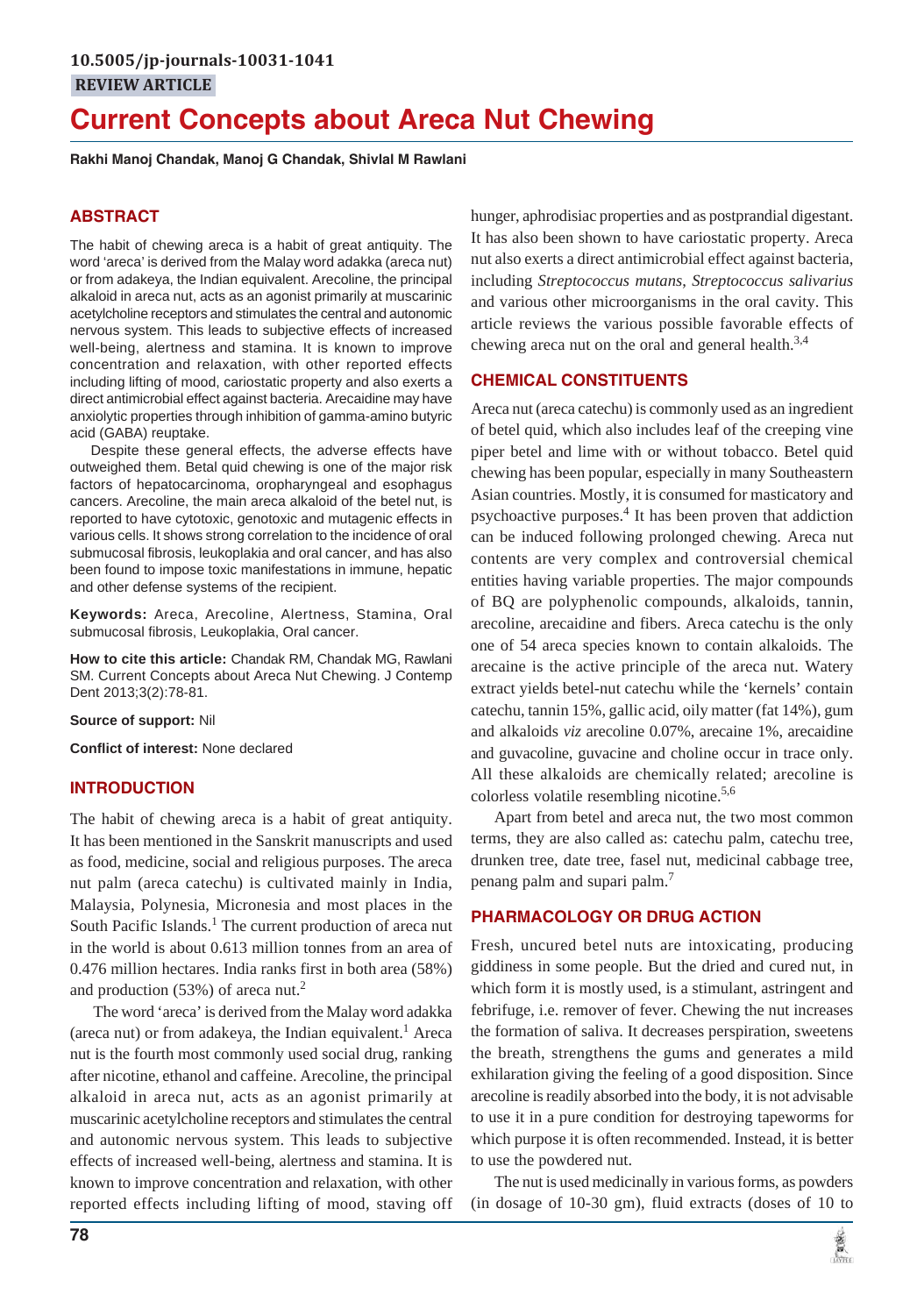**JCD**

Arecoline, the characteristic alkaloid from the nuts, when given in a dose of 1 mg/kg body weight to rats intraperitoneally, induced slight sedation after 5 minutes. After 30 minutes, however, the rats regained their activity but took more time to reach their goal. They also showed a loss of appetite. This indicates that the alkaloid has a depressing action on the central nervous system.<sup>8</sup>

# **MEDICINAL USES**

Sushruta, in the 1st century AD, wrote that 'it tends to cleanse the mouth, impart a sweet aroma to it, enhance its beauty and cleanse and strengthen the voice, tongue and teeth, the jaws and the sense organs'. Areca was touted as a medicine for digestive and dental health. It was used to facilitate bowel movements and reduce intestinal worms. Apart from its value when chewed, the nut has considerable uses in medicine too. Paan chewing with betel nut is popularly believed to prevent tooth decay.9

Ayurveda regards it as heavy for digestion, cooling, dry and astringent in taste. It destroys pitta and kapha, is intoxicating, a stimulant and laxative. The raw and the unripe nut is poisonous and harmful to the eyesight. The cured hard center is excellent for destroying all three doshas. In general, it can be said that the betel nut is like poison when young, purgative in the middle stage, but an elixir when fully ripe and dry. The nut should therefore be taken only in the third stage.

According to Yunani physicians, betel nut is considered digestive, contractive and diuretic, strengthening the heart and regulating menstrual flow. It is used for overcoming swollen eyes, mental confusion, chronic urinary distress and pus formation. It is also a nerve tonic and an aphrodisiac.

A gum-like exudation occurs on the bark of the fully grown trees. This is heavy, cooling, intoxicating, bitter and acrid. It causes 'pitta' but destroys 'vata dosha'.

- 1. Gastrointestinal problems
	- Powdered nuts are given in a dosage of five rattis to one masha in cases of diarrhea caused by debility at an interval of 3 to 4 hours. Such a procedure also proves beneficial for disorders in urination.
	- Areca nut burnt to charcoal with catechu and 1/4th of its quantity of cinnamon makes a good tooth powder.
	- The unripe nut is rubbed with milk and drunk to destroy tapeworms.
	- A pinch of its powder mixed with turmeric powder and sugar will stop vomiting.

– The tendency of skin peeling off at the mouth is stopped by sprinkling the ashes of betel nut with cardamom.

*Current Concepts about Areca Nut Chewing*

– An excellent vermifuge can be prepared by rubbing approximately 4 mg of betel nut powder in 20 ml of fresh lemon juice. It is administered in a dose of 1 teaspoonful, after fasting for 12 to 14 hours, with ghee or more preferably, floating on milk.

A positive action is noticed within an hour of administration for both round and tapeworms. This is also employed for colicky pains in horses and men. In large doses (say 6 drachms to one ounce) however, it causes gripping (painful contractions), irritation and loose motions.

- One drachm of the tincture of areca in 4 ounces of water is used as a gargle against bleeding gums.
- 2. Eyes
	- A lotion from it is sometimes used to constrict the pupils like atropine.
	- Nuts are burnt, powdered fine and used as collyrium to prevent discharges and inflammations of the eyes.
- 3. Muscle relaxant
	- An extract from tender young leaves is made for massaging the muscles and tendons of the waist, in case of aches and pains there.
- 4. Urinary disorders
	- A decoction of betel nut and 'khair' (khadira) taken with honey cures minor urinary affections.
	- A sprinkling of betel nut powder cures syphilitic ulcers.
- 5. Lumbago
	- The juice of tender leaves is mixed with a bland oil and applied as lotion) in cases of lumbago.
- 6. Ulcers
	- In Sri Lanka, the nut is scraped and applied externally to heal ulcers.
- 7. Poison
	- In Malaysia, the green fruit is employed as a poison in combination with opium.
- 8. Abortion
	- The young green shoots are used to bring about abortion in early pregnancy.8,10-12

# **GENERAL EFFECTS**

Arecaidine may have anxiolytic properties through inhibition of gamma-amino butyric acid (GABA) reuptake. The preferred route of administration, chewing, leads to rapid absorption of these alkaloids through the buccal mucosa, leading to an onset of these effects within 5 minutes, lasting for about 2 to 3 hours.<sup>3</sup> Areca tannin has been suggested as having a blood pressure regulatory effect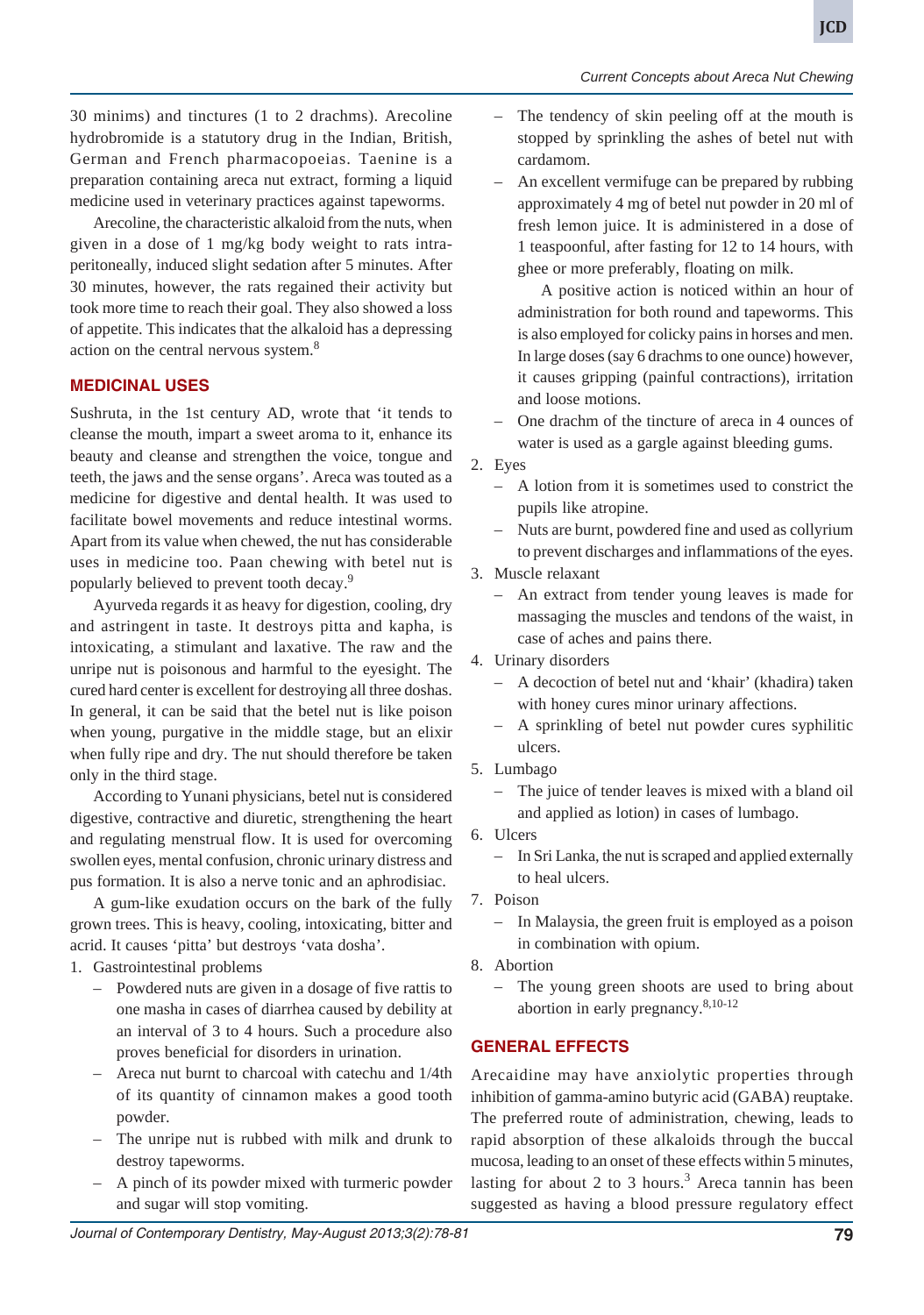through its ability to inhibit the pressor response to both angiotensin I and  $II$ .<sup>13</sup> Areca nut induced platelet aggregation is associated with iron-mediated reactive oxygen species production, calcium mobilization, phospholipase C activation, and TXB2 production.

Various active constituents like procyanidins, arecatannin B1 and extracts of seed showed HIV protease inhibition activity.<sup>14</sup>

The active-oxygen scavenging activity of methanolic extract of areca catechu used in China and Japan as nourishing tonics was evaluated by electron spin resonance (ESR) technique, in order to evaluate its effectiveness for antiaging and to search for new active-oxygen scavengers from natural resources. It especially showed strong scavenging activity against superoxide anion radical.<sup>15</sup> Various alkaloid constituents from areca nut, alkaloids in dichloromethane has antidepressant activity.<sup>16</sup> Betel nut may cause stimulant and euphoric effects. As a result, it is sometimes used recreationally. Betel nut was once used in toothpaste to prevent cavities.

Laboratory studies suggest that betel nut may have antibacterial effects, which may reduce the development of cavities. However, other therapies to prevent tooth decay are safer, and the risks associated with betel nut likely do not outweigh the possible benefits. Areca nut is made into a dentifrice on account of its astringent properties.<sup>1</sup> It is considered to strengthen the gum, sweeten breath. The seed, reduced to charcoal and powered, forms an excellent dentifrices.<sup>17</sup>

Arecoline hydrobromide, a commercial salt, is a stronger stimulant to the salivary glands than pilocarpine and a more energetic laxative than eserine.

It has also been reported that areca nut extract exerts a direct antimicrobial effect against oral bacteria, including *Streptococcus mutans*, *Streptococcus salivarius*, *Candida albicans* and *Fusiform nucleatum*. Tannic acid at concentrations varying from 1.8 to 18 mg/ml inhibited growth of *E. corrodens*, *Porphyromonas gingivalis*, *C. rectus* and *fusiform nucleatum*. 3 Although little is known about the cariostatic properties of areca, it has been suggested that the betel stain, which often coats the surface of the teeth, may act as a protective varnish. In addition, chronic chewers also have marked attrition of cusps of teeth leading to loss of occlusal pits and fissures, which may reduce the risk of pit and fissure caries by eliminating potential stagnation areas. The increased production of sclerosed dentine in response to attrition may confer protection against microbial invasion. Furthermore, the process of chewing itself brings copious amounts of saliva to the mouth and in the presence of added slaked lime may increase the pH in the oral environment; this may act as a buffer against acid formed in plaque on teeth.<sup>18</sup>

The possible reasons that betel quid chewing diminishes dental caries are as follows:

- 1. Mechanical cleansing due to abrasive properties of betel quid chewing.
- 2. Increased salivary buffer capacity.
- 3. High pH of lime in betel quid chewing neutralizes acid formation.
- 4. Ion effect of calcium inhibits enamel dissolution.
- 5. Betel film covers the enamel preventing acid attack.
- 6. High fluoride content of betel quid.
- 7. Anticariogenic effect of etheric oils present in betel quid. $19$

Despite these general effects, the adverse effects have outweighed them. The Central Committee on Food Safety (CCFS) had recommended a complete ban to the Central Government of India. They wanted a complete ban on manufacture and marketing of gutka for three reasons as follows:

- 1. Children were getting addicted to these products in large numbers.
- 2. Users develop oral submucous fibrosis and oral cancer over a relatively shorter duration and die earlier compared to smokers.
- 3. Women prefer smokeless tobacco due to social disapproval of their smoking and therefore may be particularly vulnerable to gutka addiction.

# **TOXIC EFFECTS**

#### **Suppression of Immune System**

The cellular level of glutathione was diminished by areca nut extract (ANE) in splenic T-cells. Collectively, these results demonstrated that ANE markedly suppressed T-cell activation and Th1 cytokine production, which was mediated, at least in part, by the induction of oxidative stress. $^{20}$ 

## **Oxidative Stress and Genetic Damage**

Long-term exposure to sublethal doses of ANE, intracellular antioxidative activity may also be enhanced in response to increased oxidative stress and genetic damage in human keratinocytes. $21$ 

## **Hepatocarcinoma, Oropharyngeal and Esophagus Cancers**

Betal quid chewing is one of the major risk factors of hepatocarcinoma, oropharyngeal and esophagus cancers. Arecoline, the main areca alkaloid of the betel nut, is reported to have cytotoxic, genotoxic and mutagenic effects in various cells. It shows strong correlation to the incidence of oral submucosal fibrosis, leukoplakia and oral cancer, and has also been found to impose toxic manifestations in immune, hepatic and other defense systems of the recipient. $^{22}$ 

黨